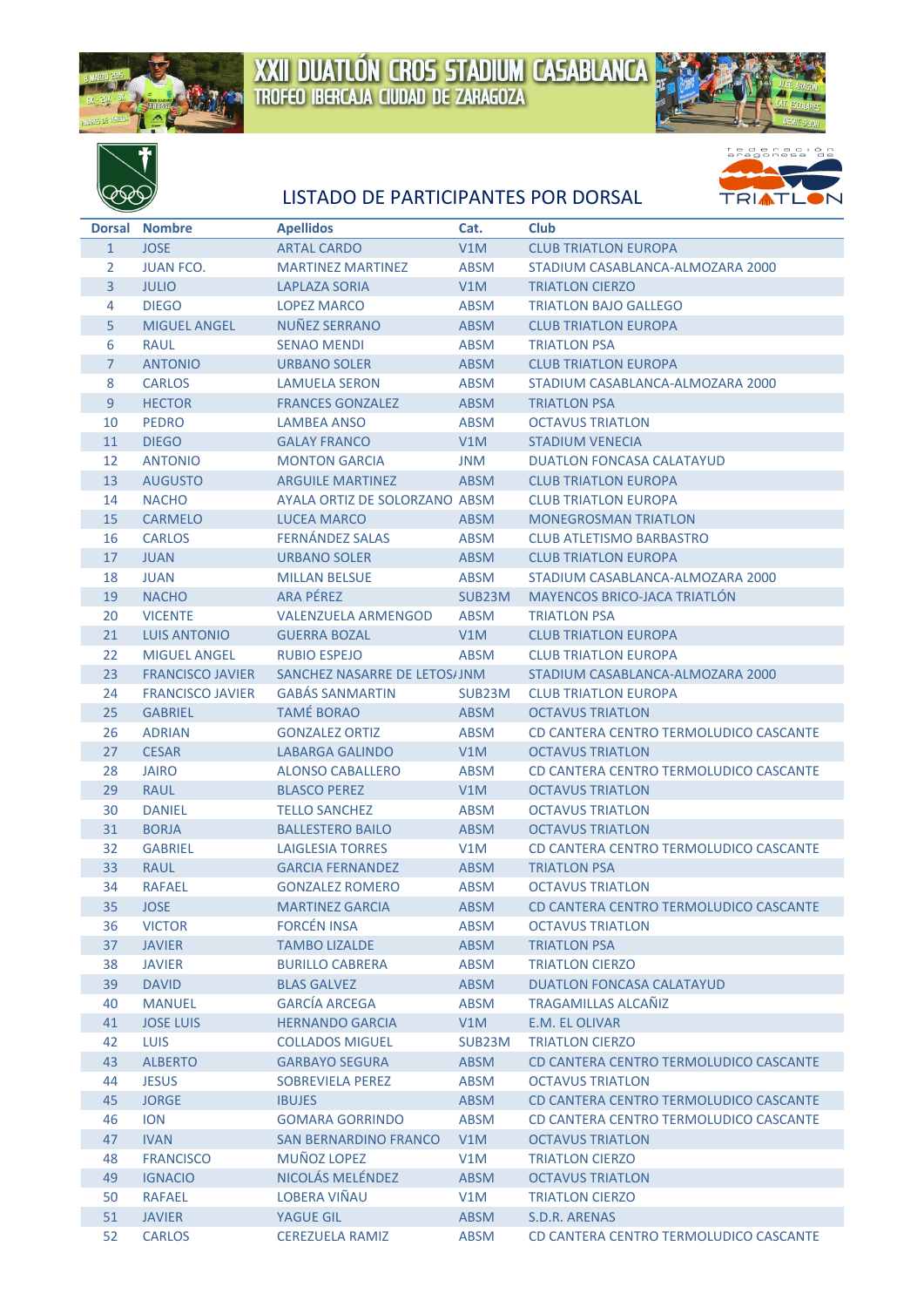| 53  | <b>LUIS ANGEL</b>     | <b>FOZ MOLINS</b>              | V1M              | <b>TRAGAMILLAS ALCANIZ</b>       |
|-----|-----------------------|--------------------------------|------------------|----------------------------------|
| 54  | <b>RICARDO</b>        | PUYUELO PIEDRAFITA             | V1M              | <b>MONEGROSMAN TRIATLON</b>      |
| 55  | <b>LUIS</b>           | <b>MORALEDA SOLERA</b>         | <b>ABSM</b>      | <b>OCTAVUS TRIATLON</b>          |
| 56  | <b>FERNANDO</b>       | <b>SANCHEZ ARRIBAS</b>         | <b>ABSM</b>      | <b>CLUB TRIATLON EUROPA</b>      |
| 57  | <b>DANIEL</b>         | <b>TORRIJO VICENTE DE VERA</b> | <b>ABSM</b>      | <b>TRIATLON CIERZO</b>           |
| 58  | <b>DANIEL</b>         | <b>VERA PALACIN</b>            | <b>ABSM</b>      | <b>DUATLON FONCASA CALATAYUD</b> |
| 59  | <b>CRISTIAN</b>       | <b>MARTIN TURRUBIA</b>         | <b>ABSM</b>      | <b>OCTAVUS TRIATLON</b>          |
| 60  | <b>JOSE LUIS</b>      | PINILLA MARIN                  | ABSM             | <b>DUATLON FONCASA CALATAYUD</b> |
| 61  | <b>TOMAS</b>          | NASARRE DE LETOSA              | V <sub>2</sub> M | <b>OCTAVUS TRIATLON</b>          |
| 62  | <b>NICO</b>           | <b>FERNANDEZ TEIXEIRA</b>      | <b>ABSM</b>      | <b>OCTAVUS TRIATLON</b>          |
| 63  | <b>HECTOR</b>         | <b>GIMENEZ POLO</b>            | <b>ABSM</b>      | <b>STADIUM VENECIA</b>           |
| 64  | <b>JOSE ANTONIO</b>   | <b>FERRERO MOYA</b>            | V <sub>2</sub> M | <b>TRIATLON CIERZO</b>           |
| 65  | <b>CARLOS</b>         | <b>ARANDA MIGUEL</b>           | V1M              | <b>OCTAVUS TRIATLON</b>          |
| 66  | <b>VICTOR</b>         | SANCHO CASTILLO                | V <sub>2</sub> M | <b>STADIUM VENECIA</b>           |
| 67  | <b>DAVID</b>          | <b>ESPINOSA CASTILLO</b>       | <b>ABSM</b>      | <b>MONEGROSMAN TRIATLON</b>      |
| 68  | <b>ALBERTO</b>        | <b>MARRO GRACIA</b>            | <b>ABSM</b>      | <b>MONEGROSMAN TRIATLON</b>      |
| 69  | <b>RAFAEL</b>         | <b>ARNAUDAS BARTIBAS</b>       | V1M              | <b>OCTAVUS TRIATLON</b>          |
| 70  | <b>MIGUEL</b>         | <b>SANCHEZ BARBE</b>           | <b>ABSM</b>      | <b>OCTAVUS TRIATLON</b>          |
| 71  | <b>ALEJANDRO</b>      | <b>GUSTRAN MONTON</b>          | <b>ABSM</b>      | <b>OCTAVUS TRIATLON</b>          |
| 72  | <b>OSCAR</b>          | <b>JERICO SALINAS</b>          | V1M              | <b>OCTAVUS TRIATLON</b>          |
| 73  | <b>DAVID</b>          | <b>MORENO MARQUEZ</b>          | <b>ABSM</b>      | A340KALFAJARIN                   |
| 74  | <b>ALFREDO</b>        | <b>AGUSTIN MARTIN</b>          | ABSM             | <b>CLUB TRANSIZION</b>           |
| 75  | <b>PABLO</b>          | <b>ROY MARQUINA</b>            | <b>ABSM</b>      | A340KALFAJARIN                   |
| 76  | <b>ADOLFO</b>         | <b>NUÑO LANGA</b>              | V1M              | <b>TRIATLON CIERZO</b>           |
| 77  | <b>JOSE MIGUEL</b>    | <b>BUENO GONI</b>              | V1M              | <b>OGS ENERGIA HELIOS</b>        |
| 78  | <b>ALBERTO</b>        | <b>BARRIL PLOU</b>             | <b>ABSM</b>      | <b>TRIATLON PSA</b>              |
| 79  | <b>JORGE</b>          | <b>GRACIA CARRERA</b>          | <b>ABSM</b>      | <b>OCTAVUS TRIATLON</b>          |
| 80  | <b>ALEX</b>           | RIOSECO GARCIA                 | ABSM             | DEPORAMA TRIATLON SORIANO        |
| 81  | <b>HÉCTOR</b>         | <b>ORTIZ MONTOYA</b>           | <b>ABSM</b>      | <b>BEUP SPORTS</b>               |
| 82  | <b>JORGE</b>          | PICALLO GONZALEZ               | V1M              | <b>OGS ENERGIA HELIOS</b>        |
| 83  | <b>FRANCISCO</b>      | <b>ALAVER MIRALLES</b>         | V1M              | <b>MONEGROSMAN TRIATLON</b>      |
| 84  | <b>MANUEL</b>         | <b>OLIVAN LUESMA</b>           | <b>ABSM</b>      | <b>MONEGROSMAN TRIATLON</b>      |
| 85  | <b>MARIO</b>          | LAZARO SANTA EULALIA           | <b>ABSM</b>      | <b>DUATLON FONCASA CALATAYUD</b> |
| 86  | <b>JUAN MANUEL</b>    | <b>JIMENEZ MONCIN</b>          | <b>ABSM</b>      | <b>DUATLON FONCASA CALATAYUD</b> |
| 87  | <b>JOSE</b>           | <b>TELLO SALAS</b>             | V1M              | <b>DUATLON FONCASA CALATAYUD</b> |
| 88  | <b>JOSE LUIS</b>      | <b>CARO GARCIA</b>             | V2M              | <b>DUATLON FONCASA CALATAYUD</b> |
| 89  | <b>LUIS ALBERTO</b>   | <b>ALVAREZ MARTINEZ</b>        | <b>ABSM</b>      | <b>TRIATLON PSA</b>              |
| 90  | <b>JORGE</b>          | <b>VICENTE PALACIOS</b>        | SUB23M           | <b>DUATLON FONCASA CALATAYUD</b> |
| 91  | <b>GUZMAN</b>         | <b>ZAPATERIA MUNARRIZ</b>      | ABSM             | <b>INDEPENDIENTE</b>             |
| 92  | <b>DANIEL</b>         | <b>POLO ELDUQUE</b>            | <b>ABSM</b>      | <b>TRIATLON PSA</b>              |
| 93  | <b>FERNANDO</b>       | <b>PARRAS GIMENEZ</b>          | <b>ABSM</b>      | <b>STADIUM VENECIA</b>           |
| 94  | <b>DAVID</b>          | <b>FERNANDEZ PRADILLA</b>      | V1M              | <b>TRIATLON BAJO GALLEGO</b>     |
| 95  | <b>RUBEN</b>          | <b>GIMENO HARO</b>             | <b>ABSM</b>      | STADIUM CASABLANCA-ALMOZARA 2000 |
| 96  | <b>ANTONIO LUIS</b>   | <b>CORTES CORTES</b>           | V1M              | <b>DUATLON FONCASA CALATAYUD</b> |
| 97  | <b>CARLOS</b>         | <b>CUBERO TABUENCA</b>         | V <sub>2</sub> M | <b>TRIATLON CIERZO</b>           |
| 98  | <b>EDUARDO</b>        | LUENGO GADEA                   | <b>ABSM</b>      | STADIUM CASABLANCA-ALMOZARA 2000 |
| 99  | <b>ROBERTO</b>        | <b>ARTAL LOZANO</b>            | <b>ABSM</b>      | <b>MONEGROSMAN TRIATLON</b>      |
| 100 | <b>JOSE LUIS</b>      | SANAGUSTIN GIMENEZ             | ABSM             | <b>AMIGOS DEL RUNNING</b>        |
| 101 | <b>ALFREDO</b>        | <b>BAILO BERDOR</b>            | V1M              | <b>TRIATLON CIERZO</b>           |
| 102 | <b>JOSE MARIA</b>     | <b>GONZALEZ ARIZA</b>          | ABSM             | <b>TRIATLON CIERZO</b>           |
| 103 | <b>MIGUEL</b>         | <b>ALBERO SERAL</b>            | ABSM             | <b>TRIATLON PSA</b>              |
| 104 | <b>JOSE ANTONIO</b>   | <b>BAILO PÉREZ</b>             | V1M              | <b>INDEPENDIENTE</b>             |
| 105 | <b>JESUS</b>          | <b>BAILO BERDOR</b>            | ABSM             | <b>TRIATLON CIERZO</b>           |
| 106 | <b>SERGIO</b>         | <b>ENDOLZ CASTILLO</b>         | ABSM             | <b>AMIGOS DEL RUNNING</b>        |
| 107 | <b>FERNANDO</b>       | <b>BURILLO GARCÍA</b>          | SUB23M           | <b>OGS ENERGIA HELIOS</b>        |
| 108 | <b>JOSE FRANCISCO</b> | <b>CHAMORRO GARCIA</b>         | V1M              | DEPORAMA TRIATLON SORIANO        |
| 109 | <b>JORGE JESUS</b>    | <b>ARNILLAS BLASCO</b>         | V1M              | <b>DUATLON FONCASA CALATAYUD</b> |
| 110 | <b>EDUARDO</b>        | <b>ORIZO LOZANO</b>            | <b>ABSM</b>      | LICENCIA DE UN DÍA               |
| 111 | <b>ALBERTO</b>        | <b>HERNÁNDEZ SANZ</b>          | SUB23M           | LICENCIA DE UN DÍA               |
| 112 | <b>JORGE</b>          | <b>VILLAGRA VIAN</b>           | <b>ABSM</b>      | LICENCIA DE UN DÍA               |
| 113 | <b>ADRIÁN</b>         | <b>GONZÁLEZ OREA</b>           | <b>ABSM</b>      | LICENCIA DE UN DÍA               |
| 114 | <b>LUIS DIONISIO</b>  | <b>GIL VALLÉS</b>              | V1M              | LICENCIA DE UN DÍA               |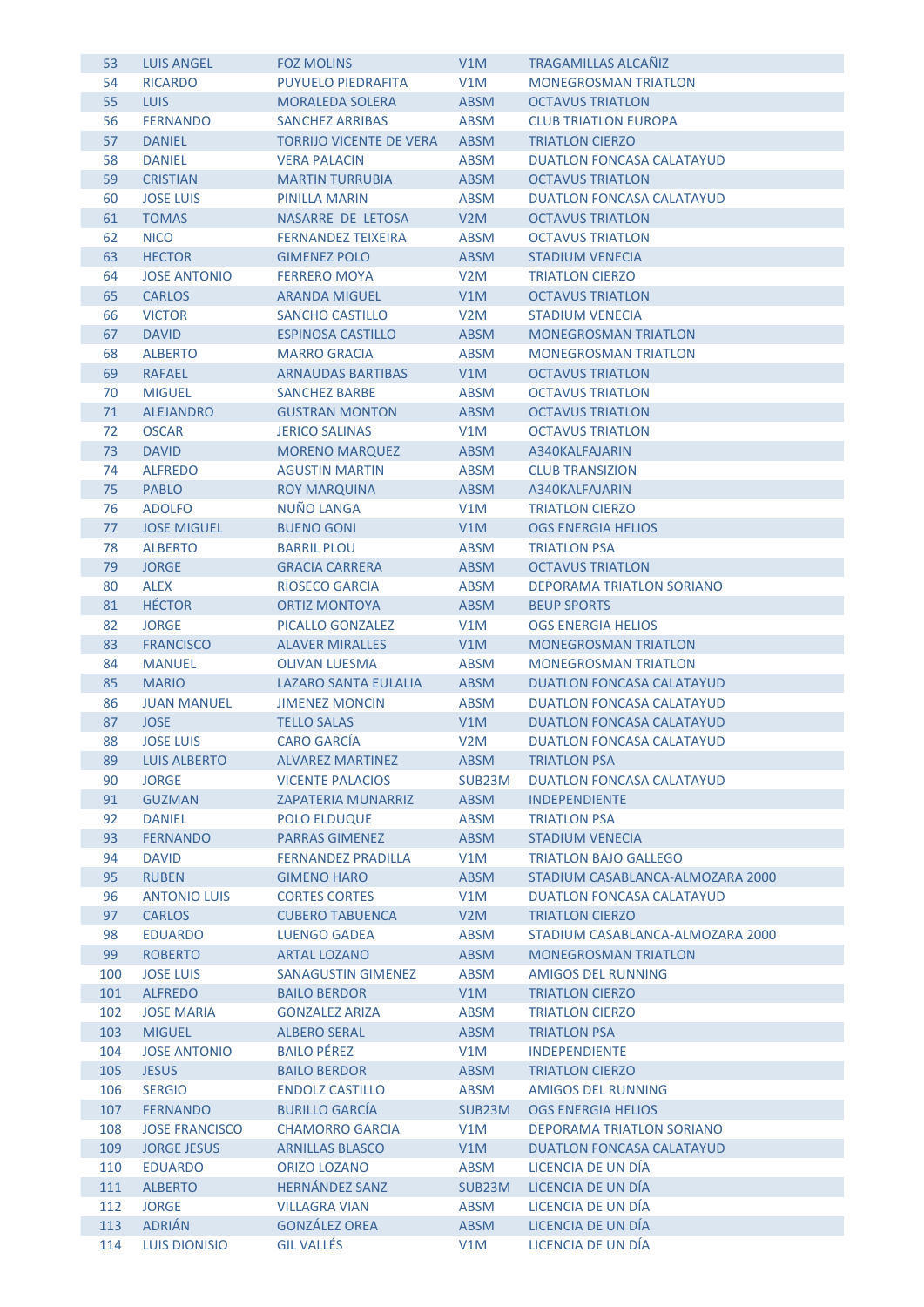| 115 | <b>GUILLERMO</b>     | <b>OLMEDA HERRANZ</b>     | SUB23M           | LICENCIA DE UN DÍA               |
|-----|----------------------|---------------------------|------------------|----------------------------------|
| 116 | <b>CARLOS</b>        | <b>LAPUENTE AZNAR</b>     | V2M              | LICENCIA DE UN DÍA               |
| 117 | <b>JAVIER</b>        | <b>OLIETE FAÑANAS</b>     | V1M              | LICENCIA DE UN DÍA               |
| 118 | <b>JAVI</b>          | <b>MARCOS ZAPATERO</b>    | V1M              | LICENCIA DE UN DÍA               |
| 119 | <b>MIGUEL ANGEL</b>  | <b>GARCIA ANTON</b>       | <b>ABSM</b>      | LICENCIA DE UN DÍA               |
| 120 | <b>DANIEL</b>        | <b>GARCIA UCELAY</b>      | V1M              | LICENCIA DE UN DÍA               |
| 121 | <b>JOSÉ LUIS</b>     | MIGUEL ORTIZ              | <b>ABSM</b>      | LICENCIA DE UN DÍA               |
| 122 | <b>MIGUEL</b>        | <b>PEREZ PARICIO</b>      | <b>ABSM</b>      | LICENCIA DE UN DÍA               |
| 123 | <b>JAVIER</b>        | SÁNCHEZ SÁNCHEZ           | <b>ABSM</b>      | LICENCIA DE UN DÍA               |
| 124 | ÁNGEL                | <b>MANADA PUERTAS</b>     | V1M              | LICENCIA DE UN DÍA               |
| 125 | <b>FELIX</b>         | <b>CALVO FALCON</b>       | <b>ABSM</b>      | LICENCIA DE UN DÍA               |
| 126 | <b>JUAN ANTONIO</b>  | <b>GONZALEZ OJEDA</b>     | <b>ABSM</b>      | LICENCIA DE UN DÍA               |
| 127 | <b>PAULINO</b>       | <b>SANCHEZ TAPIA</b>      | V1M              | LICENCIA DE UN DÍA               |
| 128 | <b>MARCOS</b>        | <b>SICILIA</b>            | <b>ABSM</b>      | LICENCIA DE UN DÍA               |
| 129 | <b>JORGE</b>         | <b>PALOP HIDALGO</b>      | <b>ABSM</b>      | LICENCIA DE UN DÍA               |
| 130 | <b>VICTORIANO</b>    | SÍMÓN ARIÑO               | V2M              | LICENCIA DE UN DÍA               |
| 131 | <b>JAVIER</b>        | <b>AGUIRRE ORTEGA</b>     | <b>ABSM</b>      | LICENCIA DE UN DÍA               |
| 132 | <b>CARLOS</b>        | <b>ISARRE LAZARO</b>      | <b>JNM</b>       | LICENCIA DE UN DÍA               |
| 133 | <b>VICTOR</b>        | <b>GARCÍA GRACIA</b>      | <b>ABSM</b>      | LICENCIA DE UN DÍA               |
| 134 | JOSÉ                 | <b>ARMIJOS NARVÁEZ</b>    | SUB23M           | LICENCIA DE UN DÍA               |
| 135 | <b>PAUL</b>          | <b>LOBERA CRUZ</b>        | <b>ABSM</b>      | LICENCIA DE UN DÍA               |
| 136 | <b>LUIS</b>          | <b>ARTIGAS RUIZ</b>       | <b>ABSM</b>      | LICENCIA DE UN DÍA               |
| 137 | <b>JOSE ANTONIO</b>  | MÍNGUEZ SÁNCHEZ           | V1M              | LICENCIA DE UN DÍA               |
| 138 | <b>JAVIER</b>        | RAMÍREZ SAN JOSE          | <b>ABSM</b>      | LICENCIA DE UN DÍA               |
| 139 | <b>ANTONIO</b>       | <b>CANO RUIZ</b>          | <b>ABSM</b>      | LICENCIA DE UN DÍA               |
| 140 | <b>ANTONIO</b>       | <b>PUERTO JIMENEZ</b>     | <b>ABSM</b>      | LICENCIA DE UN DÍA               |
| 141 | <b>GREGORIO</b>      | <b>LADRÓN</b>             | <b>ABSM</b>      | LICENCIA DE UN DÍA               |
| 142 | <b>VÍCTOR</b>        | <b>MEDINA BAS</b>         | <b>ABSM</b>      | LICENCIA DE UN DÍA               |
| 143 | <b>FERNANDO</b>      | <b>BELLO MIRAVÉ</b>       | V1M              | LICENCIA DE UN DÍA               |
| 144 | <b>DAVID</b>         | <b>RODRIGUEZ RUJULA</b>   | <b>ABSM</b>      | LICENCIA DE UN DÍA               |
| 145 | <b>JESUS</b>         | <b>MULERO BRULL</b>       | <b>JNM</b>       | LICENCIA DE UN DÍA               |
| 146 | <b>MIGUEL</b>        | <b>SANZ</b>               | <b>ABSM</b>      | LICENCIA DE UN DÍA               |
| 147 | <b>JOSE ANGEL</b>    | MONTAÑES VAZQUEZ          | V1M              | LICENCIA DE UN DÍA               |
| 148 | <b>SERGIO</b>        | <b>NAVARRO RIVED</b>      | ABSM             | LICENCIA DE UN DÍA               |
| 149 | <b>IÑIGO</b>         | <b>GONZÁLEZ</b>           | SUB23M           | LICENCIA DE UN DÍA               |
| 150 | <b>GAIZKA</b>        | <b>GARCIA BLANCO</b>      | V1M              | LICENCIA DE UN DÍA               |
| 151 | <b>IGNACIO</b>       | <b>ALONSO EZCURRA</b>     | <b>ABSM</b>      | LICENCIA DE UN DÍA               |
| 152 | <b>MIGUEL</b>        | <b>DONOSO LAZARO</b>      | <b>ABSM</b>      | LICENCIA DE UN DÍA               |
| 153 | <b>JOSE ANTONIO</b>  | <b>TORRES PINIES</b>      | V1M              | LICENCIA DE UN DÍA               |
| 154 | <b>ASIER</b>         | <b>LACASTA</b>            | ABSM             | LICENCIA DE UN DÍA               |
| 155 | <b>JORGE</b>         | <b>SANCHEZ SERRANO</b>    | ABSM             | LICENCIA DE UN DÍA               |
| 156 | <b>MARC</b>          | <b>CASADO IRIGARAY</b>    | ABSM             | LICENCIA DE UN DÍA               |
| 157 | <b>JESUS</b>         | <b>CHICHARRO ANTOLIN</b>  | <b>ABSM</b>      | LICENCIA DE UN DÍA               |
| 158 | <b>SERGIO</b>        | <b>FUERTES VILLANUEVA</b> | <b>ABSM</b>      | LICENCIA DE UN DÍA               |
| 159 | <b>JORGE MANUEL</b>  | <b>ASENSIO LANDÁZURI</b>  | V1M              | LICENCIA DE UN DÍA               |
| 160 | <b>JOSÉ ALFONSO</b>  | <b>ANDRÉS SERRANO</b>     | V <sub>2</sub> M | LICENCIA DE UN DÍA               |
| 161 | <b>VICTOR JAVIER</b> | <b>MARÍN VÉLEZ</b>        | ABSM             | LICENCIA DE UN DÍA               |
| 162 | <b>JUAN DAVID</b>    | <b>VÉLEZ GUTIERREZ</b>    | ABSM             | LICENCIA DE UN DÍA               |
| 163 | <b>JESUS</b>         | <b>LALANZA CALVERA</b>    | V1M              | LICENCIA DE UN DÍA               |
| 164 | <b>VICTOR</b>        | <b>ALLOZA CASAMIAN</b>    | <b>ABSM</b>      | LICENCIA DE UN DÍA               |
| 165 | <b>PABLO</b>         | <b>ARADAS GARCÍA</b>      | <b>ABSM</b>      | LICENCIA DE UN DÍA               |
| 166 | <b>IGNACIO</b>       | <b>ROMAY VENTAS</b>       | SUB23M           | LICENCIA DE UN DÍA               |
| 167 | <b>JOSE MARIA</b>    | <b>CONTRERAS MARTIN</b>   | SUB23M           | LICENCIA DE UN DÍA               |
| 168 | <b>JORGE</b>         | <b>VECINO CARO</b>        | ABSM             | LICENCIA DE UN DÍA               |
| 169 | RAÚL                 | <b>BURILLO PACHECO</b>    | V <sub>2</sub> M | LICENCIA DE UN DÍA               |
| 170 | <b>ALFONSO</b>       | <b>ORDOBAS FARO</b>       | SUB23M           | LICENCIA DE UN DÍA               |
| 171 | <b>MIGUEL ANGEL</b>  | <b>MIR PARADA</b>         | ABSM             | LICENCIA DE UN DÍA               |
| 172 | <b>CARLOS</b>        | <b>FERNANDEZ OLMOS</b>    | ABSM             | LICENCIA DE UN DÍA               |
| 173 | <b>OSCAR</b>         | <b>DAPOUSA GALLEGO</b>    | ABSM             | LICENCIA DE UN DÍA               |
| 180 | <b>YOLANDA</b>       | MAGALLÓN VALLEJO          | V1F              | <b>TRANSPORTES SOLA TARAZONA</b> |
| 181 | <b>ASCENSION</b>     | <b>GUTIERREZ PASCUAL</b>  | V1F              | <b>OCTAVUS TRIATLON</b>          |
| 182 | <b>INÉS</b>          | <b>AZNAR LORDA</b>        | <b>JNF</b>       | <b>STADIUM VENECIA</b>           |
|     |                      |                           |                  |                                  |